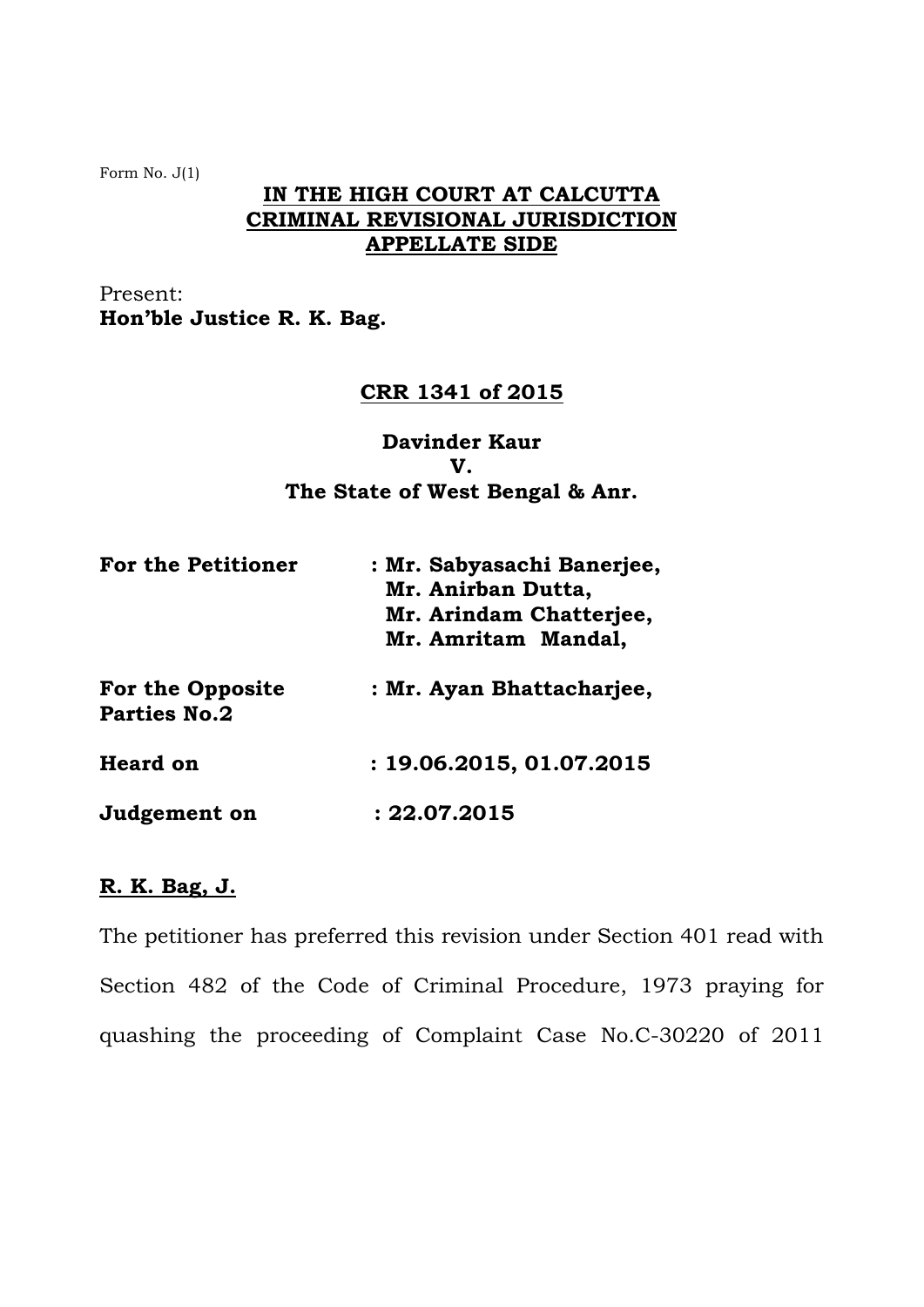pending before the Court of Learned Metropolitan Magistrate, 8th Court, Calcutta.

2. The backdrop of the revisional application, in brief, is as follows: The opposite party no.2 filed a petition of complaint before the Court of Learned Magistrate against M/s Gee Pee Infotech Pvt. Ltd. and three others including the petitioner on the allegation of committing offence under Section 138 read with Section 141 of the Negotiable Instruments Act, 1881 (hereinafter N. I. Act). It is alleged that M/s Gee Pee Infotech Pvt. Ltd. (hereinafter referred to as accused company) and its two Directors – Bijay Kumar Agarwal and Kalpana Agarwal and the present petitioner being company secretary of the accused company approached opposite party no.2 for providing short term loan to the tune of Rs.50,00,000/- with an undertaking to refund the same within the stipulated period of time. The opposite party no.2 agreed to the proposal of the accused company and credited a sum of Rs.50,00,000/- in the account of the accused company through RTGS on September 10, 2011. The accused company in discharge of legal liability towards refund of the amount of loan issued an account payee cheque of Rs.50,00,000/- drawn on ICICI Bank in favour of the opposite party no.2. The cheque was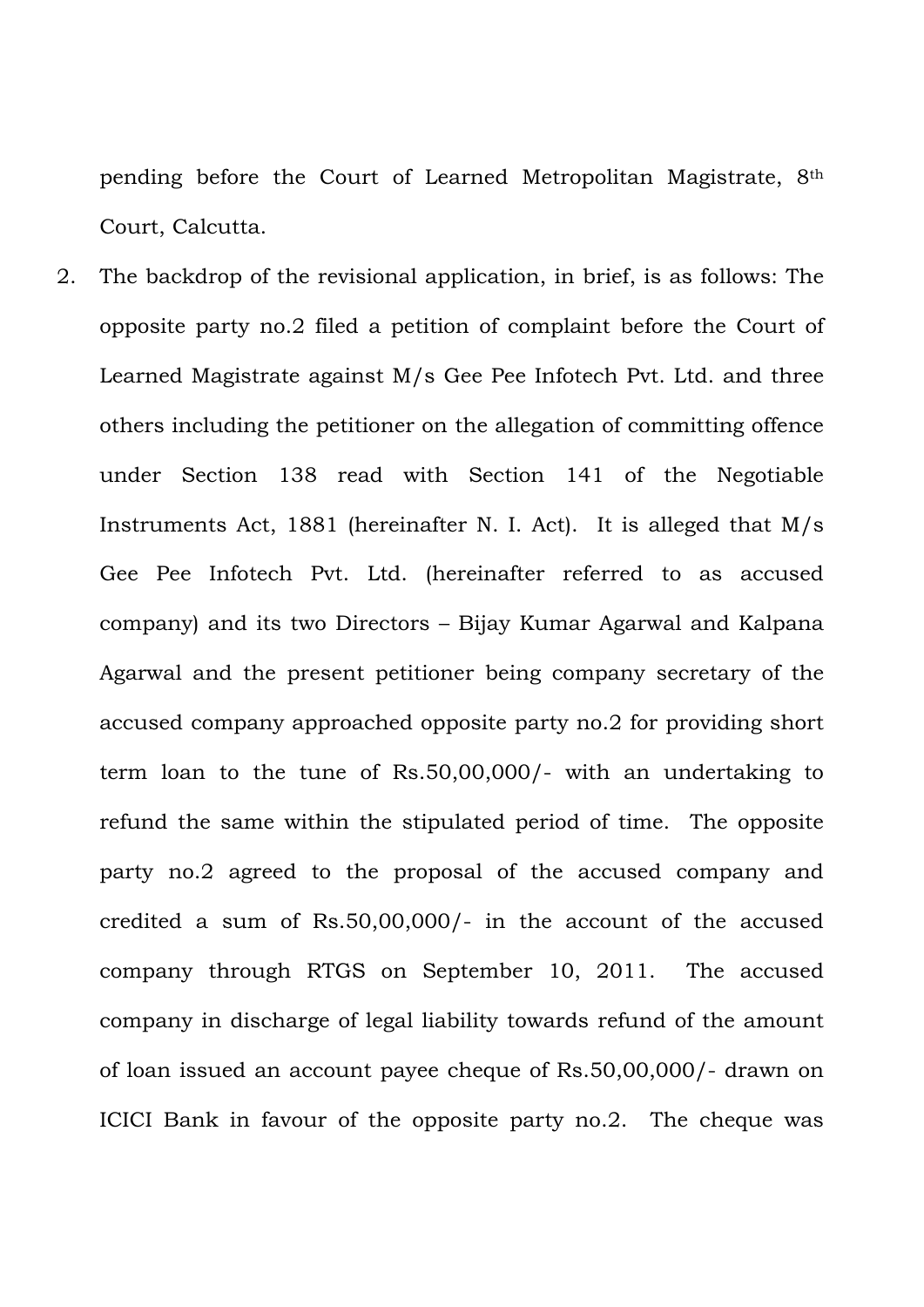dishonoured on presentation at Allahabad Bank, Red Cross Place Branch, Calcutta on October 31, 2011. The notice was issued under Section 138(b) of the N. I. Act calling upon the accused company to make payment of the amount of Rs.50,00,000/-. The accused company paid Rs.15,00,000/- in response to the notice, but the balance amount of Rs.35,00,000/- was not paid by the accused company. As a result, opposite party no.2 filed the petition of complaint before the Court of Learned Magistrate against the accused company, its two Directors and the petitioner who were in charge of and responsible for the day-to-day business of the accused company and they also enjoyed the overall control over the regular affairs of the accused company during the transaction of the opposite party no.2 with the accused company.

3. The petitioner and the other accused persons appeared before the Court of Learned Magistrate in response to the summons issued by Learned Magistrate. The plea of the accused persons was recorded by Learned Magistrate and the evidence of one prosecution witness has already been recorded, but the cross-examination of second prosecution witness has not yet been completed before the trial court.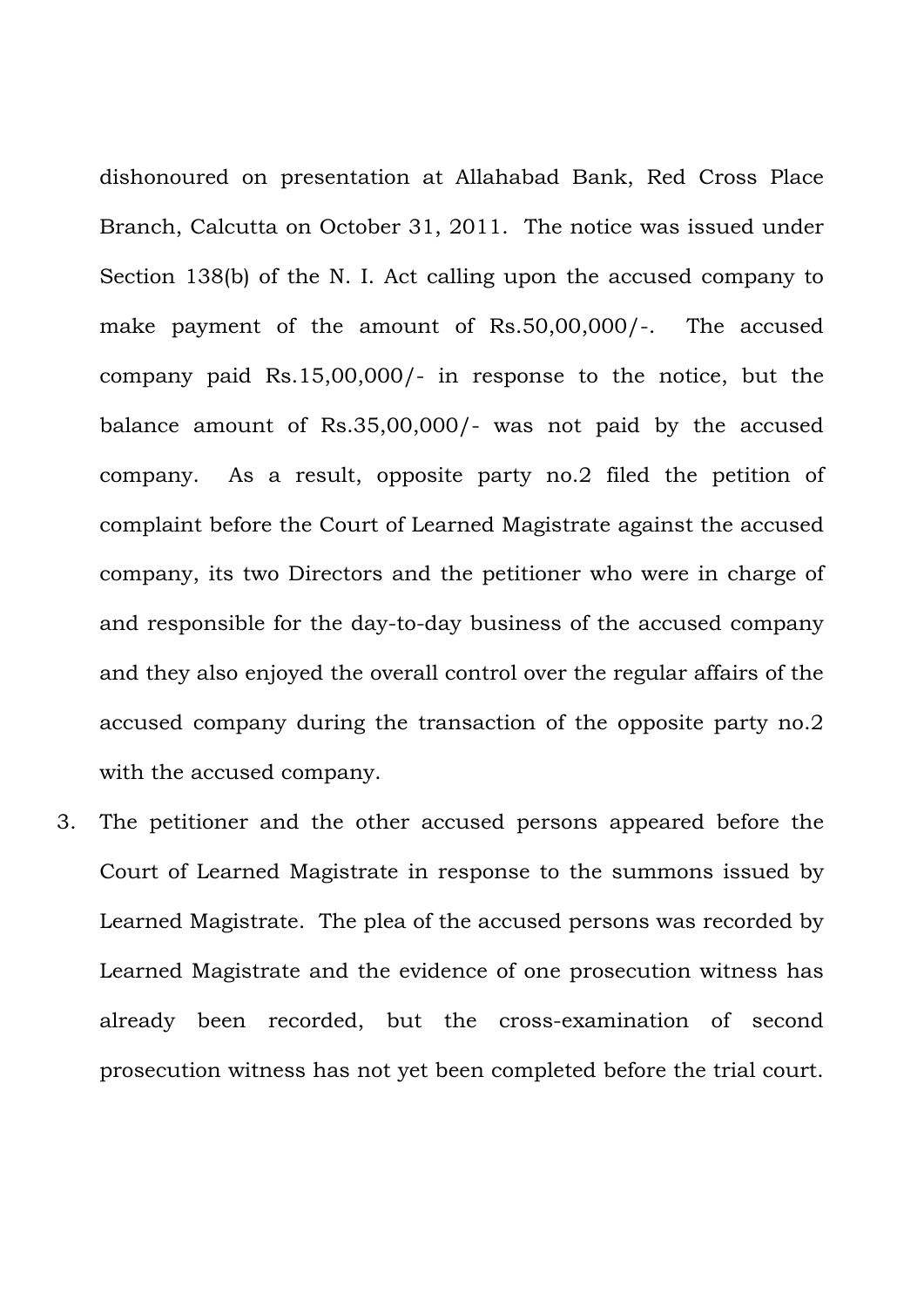The petitioner has challenged the above criminal proceeding in the instant revisional application.

4. Mr. Sabyasachi Banerjee, Learned Counsel appearing on behalf of the petitioner contends that the petitioner is the company secretary of the accused company. By referring to the provisions of Section 2(45) of the Companies Act, 1956 and Section 2(24) of the Companies Act, 2013 Mr. Banerjee submits that the term "company secretary" is introduced for the first time in the Companies Act of 2013 and that the Company Secretary is entrusted with the duty to perform administrative and ministerial functions of the company. He further submits that the averments in the petition of complaint to the effect that the Directors were in charge of and were responsible to the company for the conduct of the business of the company may be sufficient for issuance of summons to those Directors of the company to face the charge under Section 138 and under Section 141(1) of the N. I. Act. According to Mr. Banerjee, there is need of specific averments in the petition of complaint for issuance of summons against the company secretary of the company to the effect that there was specific role of the company secretary in the commission of the offence under Section 138 of the N. I. Act and the offence was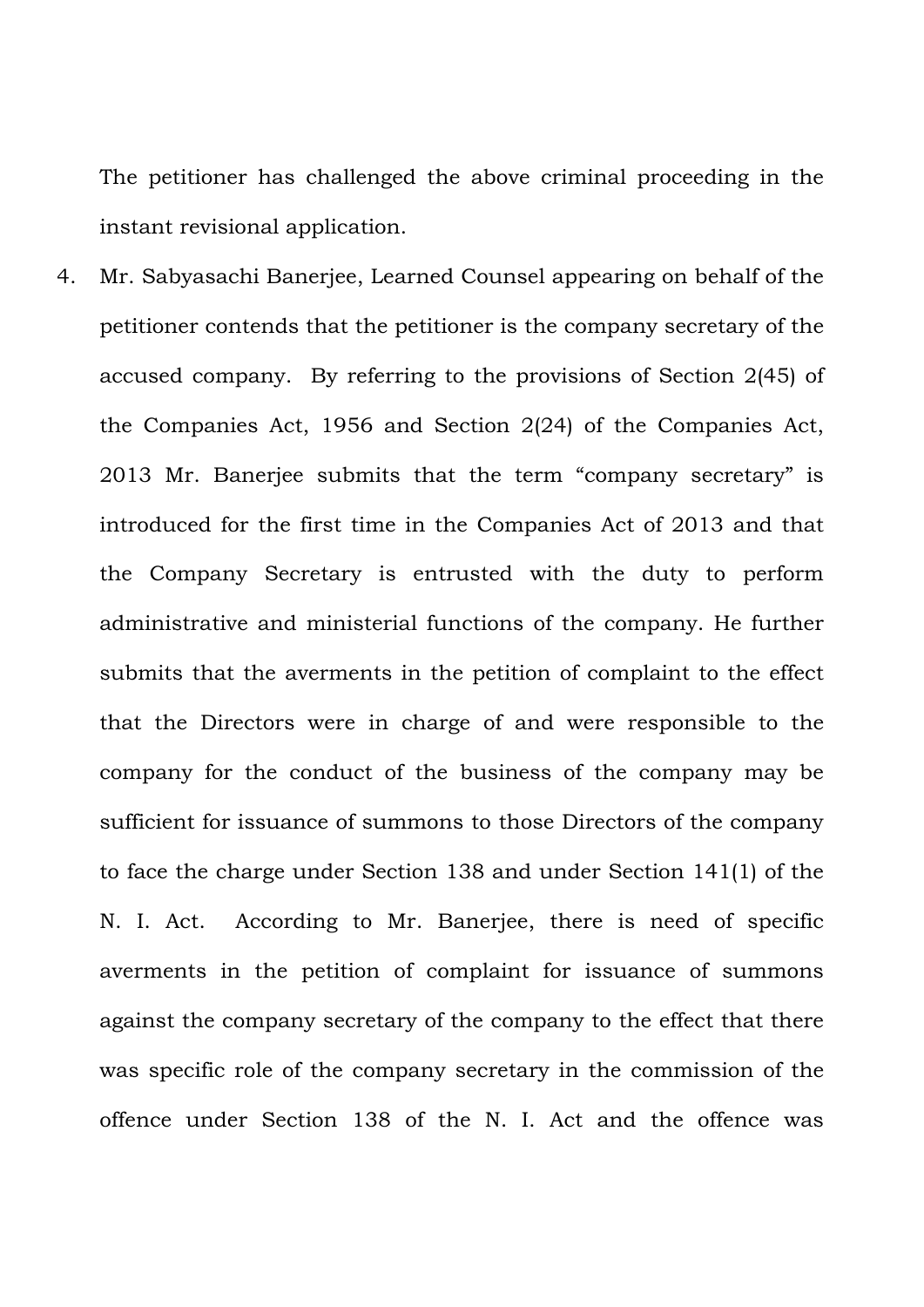committed with his consent or connivance or negligence as laid down under Section 141(2) of the N. I. Act. The specific contention of Mr. Banerjee is that the petitioner was not at the helm of affairs of the accused company and she did not play any role in the transaction between the accused company and the opposite party no.2 as she is not entrusted with the duty to perform any financial function of the accused company. The last submission of Mr. Banerjee is that the proceeding may be quashed against the petitioner though the trial has commenced and some of the prosecution witnesses have already been examined by the trial court. Mr. Banerjee has relied on "K. K. Ahuja V. V. K. Vora" reported in (2009) 10 SCC 48 and "Udai Shankar Awasthi V. State of Uttar Pradesh" reported in (2013) 2 SCC 435 in support of his above contentions.

5. Mr. Ayan Bhattacharjee, Learned Counsel appearing on behalf of the opposite party no.2 contends that the inordinate delay in praying for quashing the proceeding cannot be entertained by the court, because the trial has proceeded to a considerable extent and some of the prosecution witnesses have already been examined before the trial court. Mr. Bhattacharjee submits that there is no need of specific averments in the petition of complaint for issuance of summons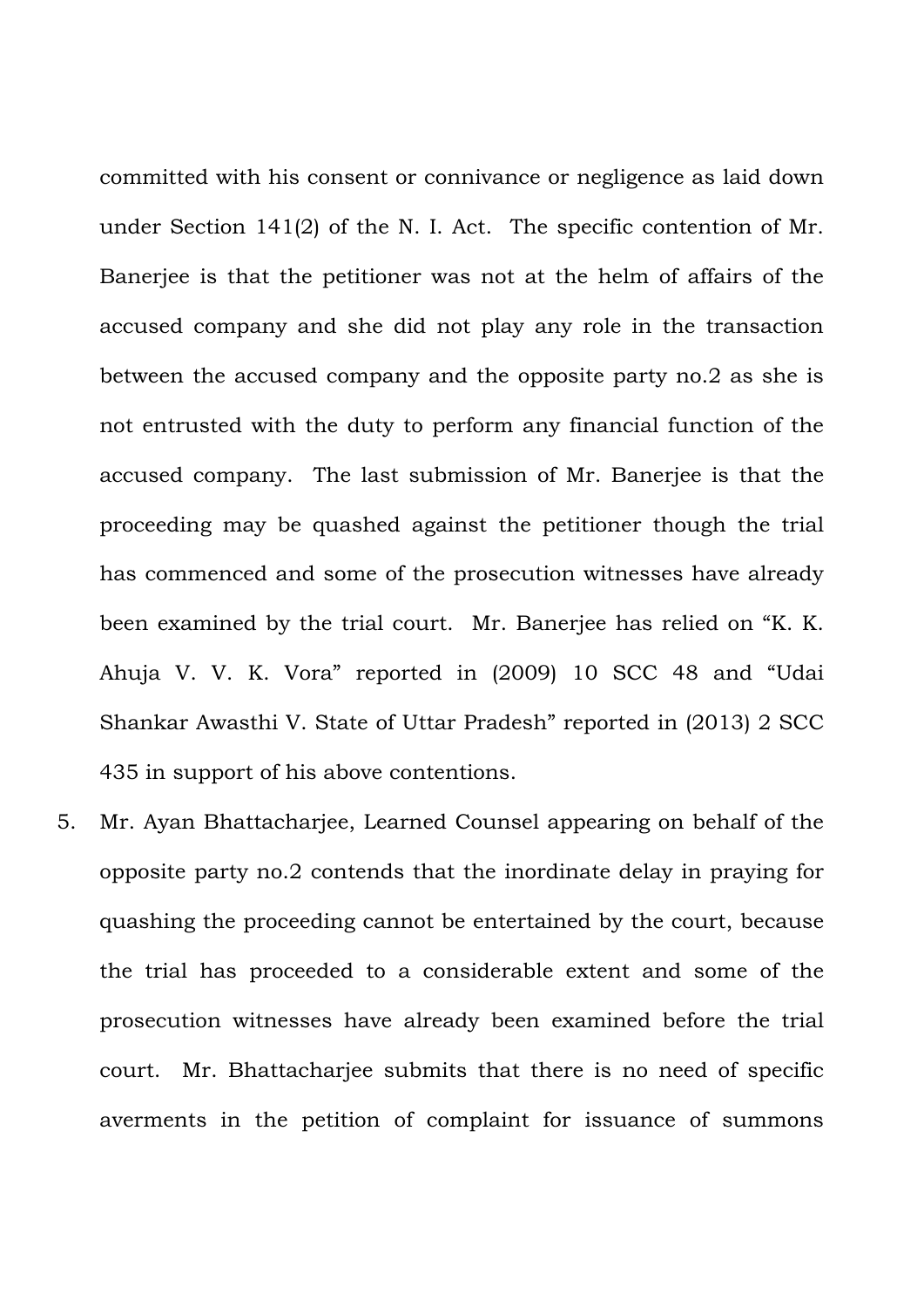against the petitioner who performs the duty of the secretary. He argues that the averments in the petition of complaint to the effect that the petitioner was in charge of and responsible for the day-to-day business of the accused company is sufficient for issuance of summons under Section 141 of the N. I. Act. Mr. Bhattacharjee relied on the decisions reported in (1973) 4 SCC 10, 2007 (4) JCC 3083, 2004 (3) RLW 1632, (2005) 8 SCC 89, (2015) 1 SCC 103, 2010(1)E Cr. N. (CAL) 38 and also unreported decision of CRR 2977 of 2012 in support of his above contentions.

6. The petitioner has prayed for quashing the criminal proceeding on the ground that specific averments have not been made in the petition of complaint pointing out the role played by the petitioner as company secretary of the accused company in the transaction of issuing cheque in favour of the opposite party no.2 and non-payment of the amount of money when the cheque was dishonoured. Section 141 of the N. I. Act lays down the criteria how the Director, Manager, Secretary and other Officers of the company will be guilty of the offence under Section 141 of the N. I. Act, when the company is prosecuted for committing offence under Section 138 of the N. I. Act.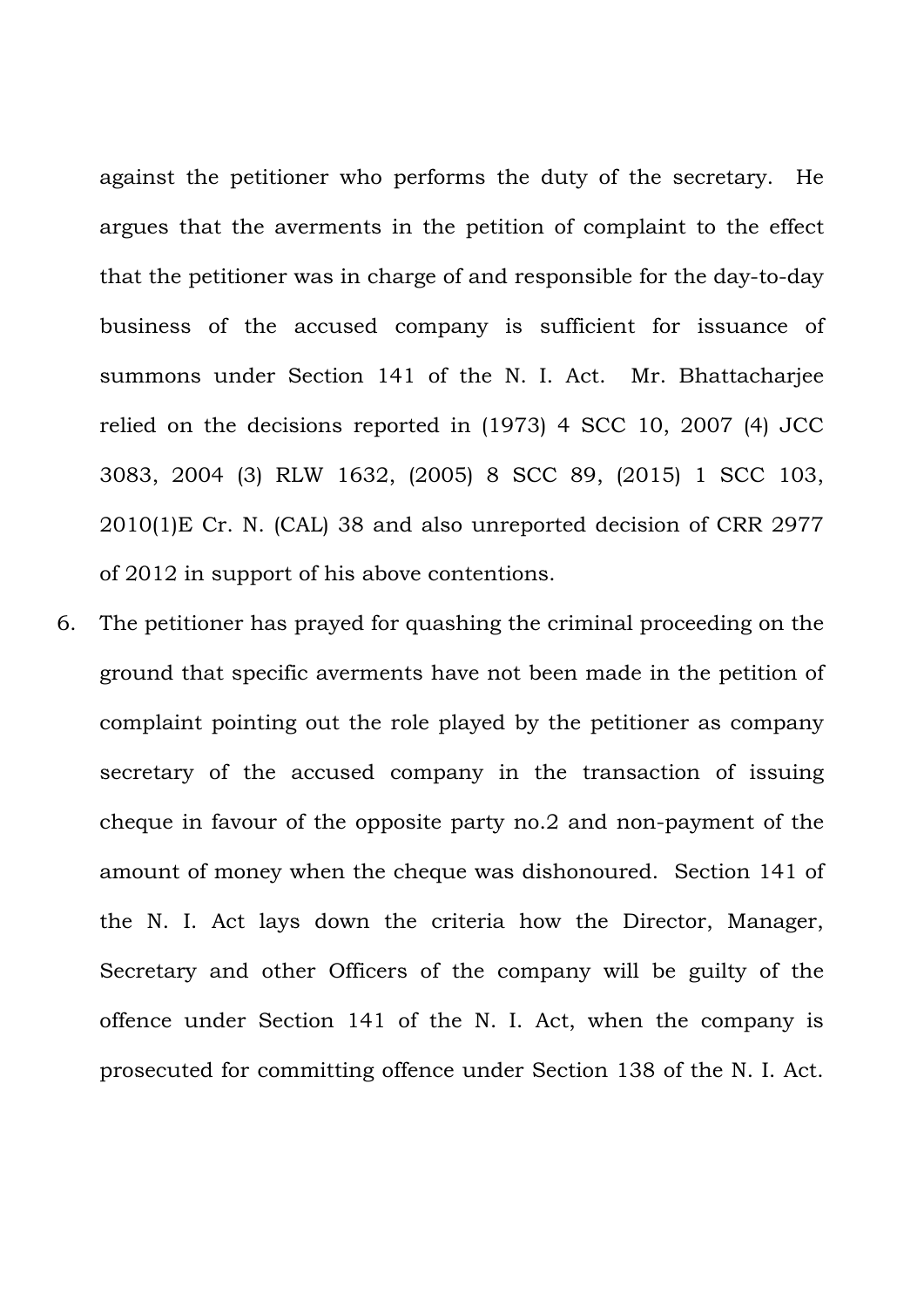It is, therefore, necessary to quote Section 141 of the N. I. Act, which

is as follows:

"141. **Offences by companies**.-(1) If the person committing an offence under Section 138 is a company, every person who, at the time the offence was committed, was in charge of, and was responsible to the company for the conduct of the business of the company, as well as the company, shall be deemed to be guilty of the offence and shall be liable to be proceeded against the punished accordingly:

Provided that nothing contained in this sub-section shall render any person liable to punishment if he proves that the offence was committed without his knowledge, or that he had exercised all due diligence to prevent the commission of such offence:

Provided further that where a person is nominated as a Director of a company by virtue of his holding any office or employment in the Central Government or State Government or a financial corporation owned or controlled by the Central Government or the State Government, as the case may be, he shall not be liable for prosecution under this Chapter.

(2) Notwithstanding anything contained in subsection (1), where any offence under this Act has been committed by a company and it is proved that the offence has been committed with the consent or connivance of, or is attributable to, any neglect on the part of, any director, manager, secretary or other officer of the company, such director, manager, secretary or other officer shall also be deemed to be guilty of that offence and shall be liable to be proceeded against and punished accordingly.

Explanation.- For the purposes of this section,-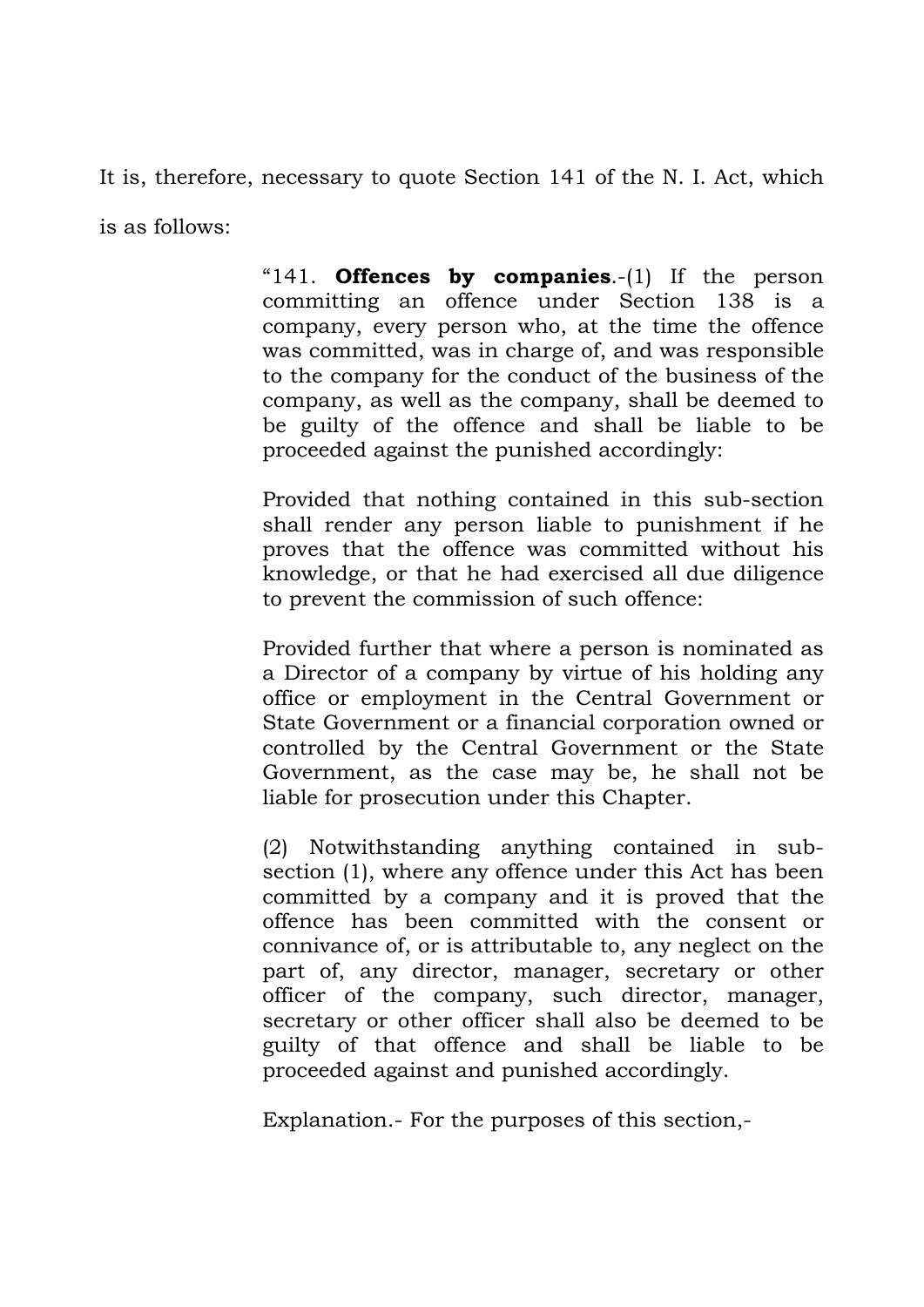(a) "company" means any body corporate and includes a firm or other association of individuals; and (b) "director", in relation to a firm, means a partner in the firm."

7. The three-Judge Bench of the Supreme Court has laid down in "S.M.S. Pharmaceuticals Ltd. V. Neeta Bhalla" reported in (2005) 8 SCC 89 what specific averments are required to be made in the petition of complaint for issuance of process against the Directors and Officers of the company to face the criminal charge under Section 138 read with Section 141 of the N. I. Act. It is relevant to quote the proposition of law laid down in paragraph 19 of "S.M.S. Pharmaceuticals Ltd." (supra), which is as follows:

> "19. In view of the above discussion, our answers to the questions posed in the reference are as under:

> (a) It is necessary to specifically aver in a complaint under Section 141 that at the time the offence was committed, the person accused was in charge of, and responsible for the conduct of business of the company. This averment is an essential requirement of Section 141 and has to be made in a complaint. Without this averment being made in a complaint, the requirements of Section 141 cannot be said to be satisfied.

> (b) The answer to the question posed in sub-para (b) has to be in the negative. Merely being a director of a company is not sufficient to make the person liable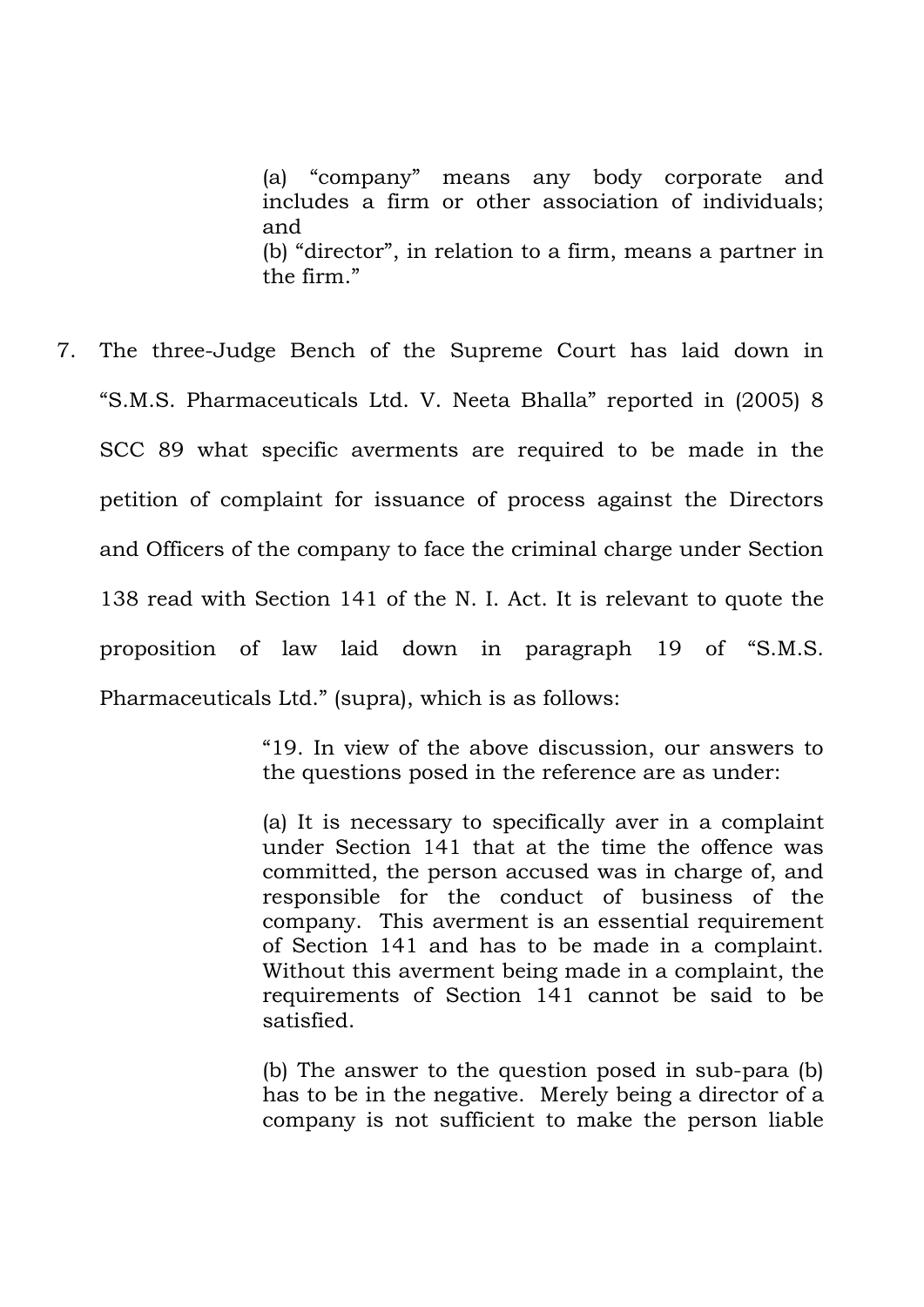under Section 141 of the Act. A director in a company cannot be deemed to be in charge of and responsible to the company for the conduct of its business. The requirement of Section 141 is that the person sought to be made liable should be in charge of and responsible for the conduct of the business of the company at the relevant time. This has to be averred as a fact as there is no deemed liability of a director in such cases.

(c) The answer to question (c) has to be in the affirmative. The question notes that the managing director or joint managing director would be admittedly in charge of the company and responsible to the company for the conduct of its business. When that is so, holders of such positions in a company become liable under Section 141 of the Act. By virtue of the office they hold as managing director or joint managing director, these persons are in charge of and responsible for the conduct of business of the company. Therefore, they get covered under Section 141. So far as the signatory of a cheque which is dishonoured is concerned, he is clearly responsible for the incriminating act and will be covered under sub-section (2) of Section 141."

8. In "K. K. Ahuja V. V. K. Vora and another" reported in (2009) 10 SCC 48 two-Judge Bench of the Supreme Court has summarised the proposition of law with regard to specific averments to be made in the petition of complaint for issuing process against the Director and other Officers of the company to face the charge under Section 138 read with Section 141 of the N. I. Act. The Supreme Court has laid down in paragraph 27 of "K. K. Ahuja" (supra) as follows: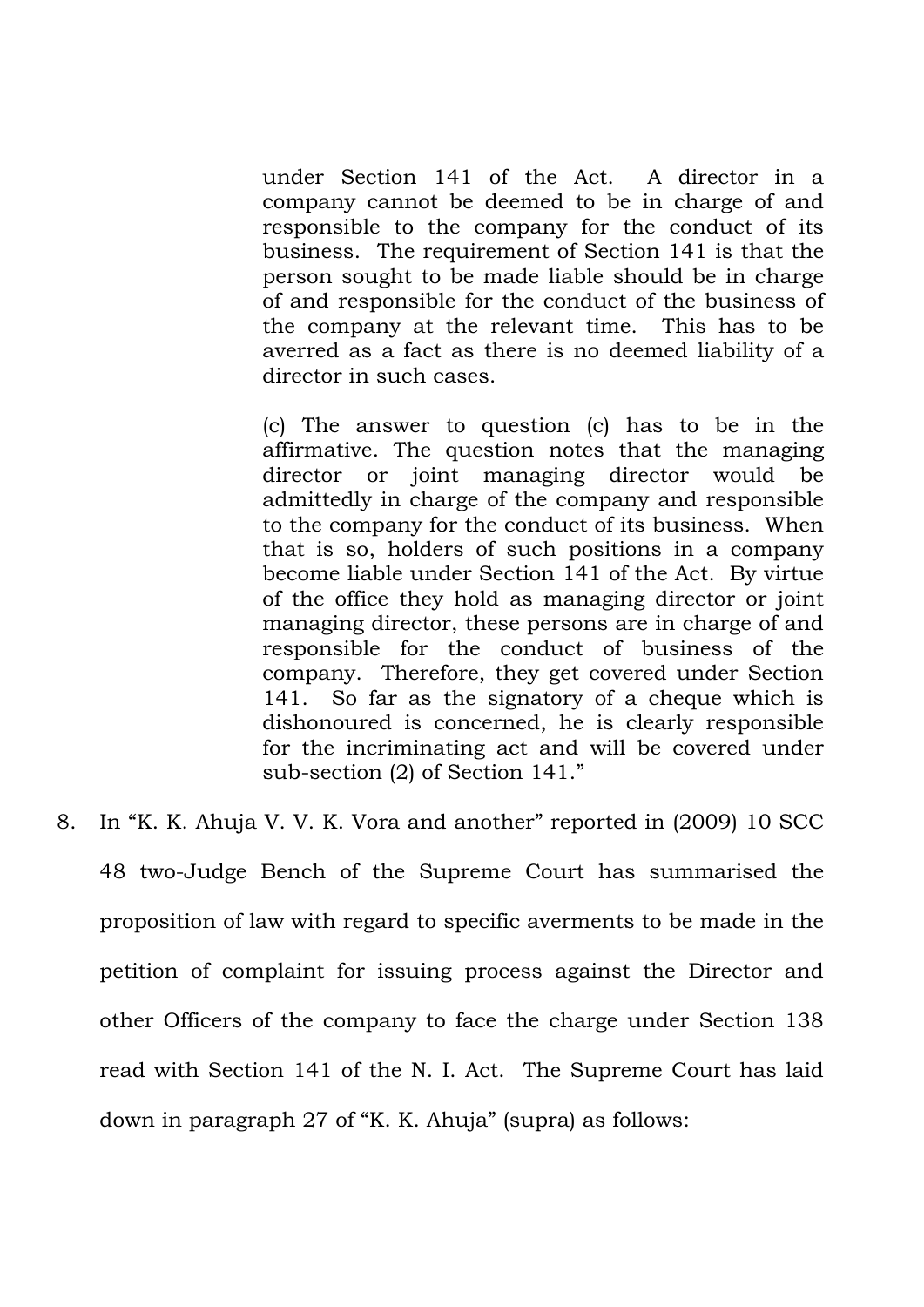"27. The position under Section 141 of the Act can be summarised thus:

(i) If the accused is the Managing Director or a Joint Managing Director, it is not necessary to make an averment in the complaint that he is in charge of, and is responsible to the company, for the conduct of the business of the company. It is sufficient if an averment is made that the accused was the Managing Director or Joint Managing Director at the relevant time. This is because the prefix "Managing" to the word "Director" makes it clear that they were in charge of and are responsible to the company, for the conduct of the business of the company.

(ii) In the case of a Director or an officer of the company who signed the cheque on behalf of the company, there is no need to make a specific averment that he was in charge of and was responsible to the company, for the conduct of the business of the company or make any specific allegation about consent, connivance or negligence. The very fact that the dishonoured cheque was signed by him on behalf of the company, would give rise to responsibility under sub-section (2) of Section 141.

(iii) In the case of a Director, secretary or manager [as defined in Section 2(24) of the Companies Act] or a person referred to in clauses (e) and (f) of Section 5 of the Companies Act, an averment in the complaint that he was in charge of, and was responsible to the company, for the conduct of the business of the company is necessary to bring the case under Section 141(1) of the Act. No further averment would be necessary in the complaint, though some particulars will be desirable. They can also be made liable under Section 141(2) by making necessary averments relating to consent and connivance or negligence, in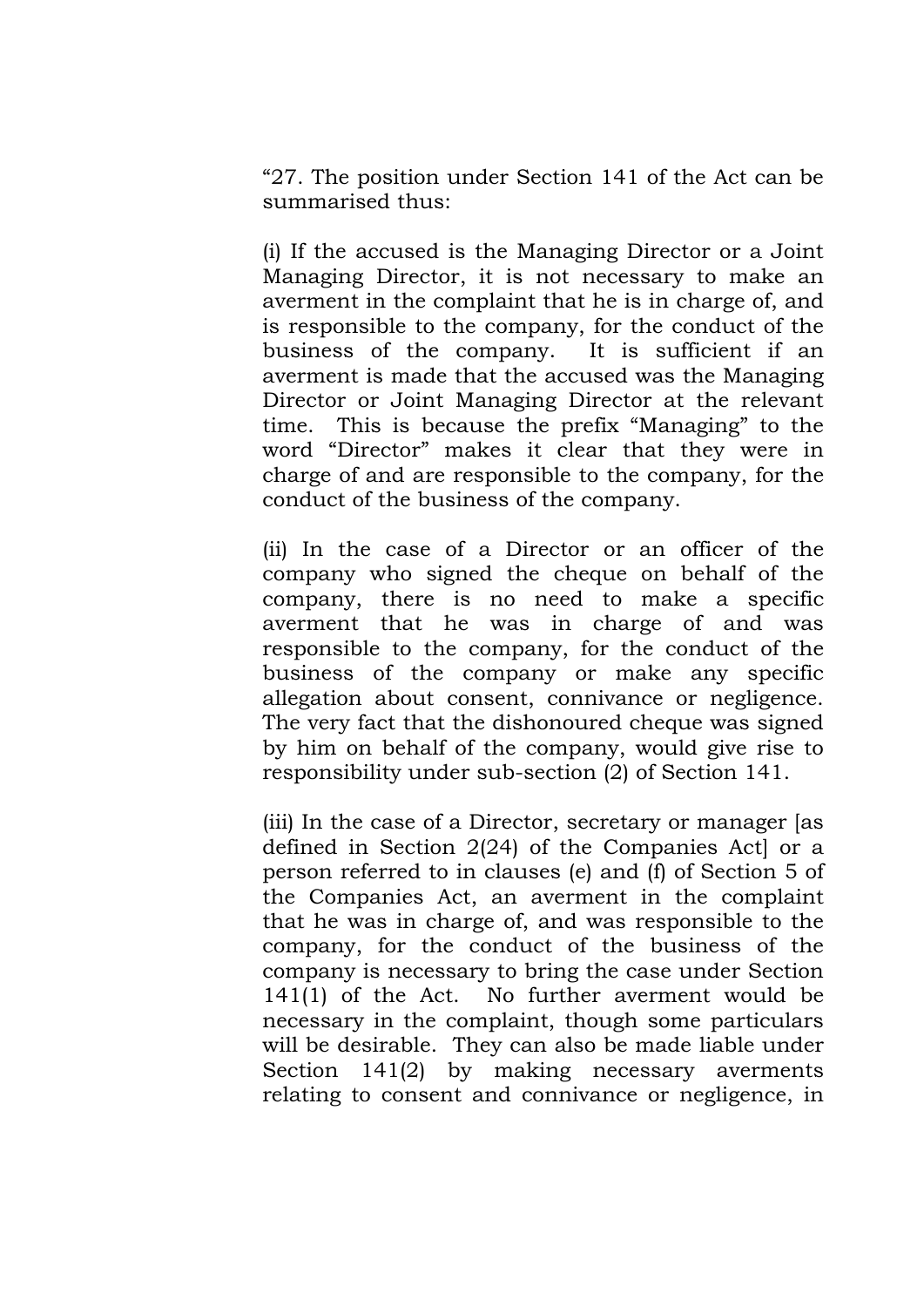the complaint, to bring the matte under that subsection.

(iv) Other officers of a company cannot be made liable under sub-section (1) of Section 141. Other officers of a company can be made liable only under sub-section (2) of Section 141, by averring in the complaint their position and duties in the company and their role in regard to the issue and dishonour of the cheque, disclosing consent, connivance or negligence."

9. In "Gunmala Sales Pvt. Ltd. V. Anu Mehta" reported in (2015) 1 SCC 103 the Supreme Court has summarised in paragraph 34 the criteria for quashing the criminal proceeding started against the company and its Directors and Officers for commission of the offence under Section 138 read with Section 141 of the N. I. Act, which is as follows:

"34. We may summarise our conclusions as follows:

34.1. Once in a complaint filed under Section 138 read with Section 141 of the N.I. Act the basic averment is made that the Director was in charge of and responsible for the conduct of the business of the company at the relevant time when the offence was committed, the Magistrate can issue process against such Director.

34.2. If a petition is filed under Section 482 of the Code for quashing of such a complaint by the Director, the High Court may, in the facts of a particular case, on an overall reading of the complaint, refuse to quash the complaint because the complaint contains the basic averment which is sufficient to make out a case against the Director.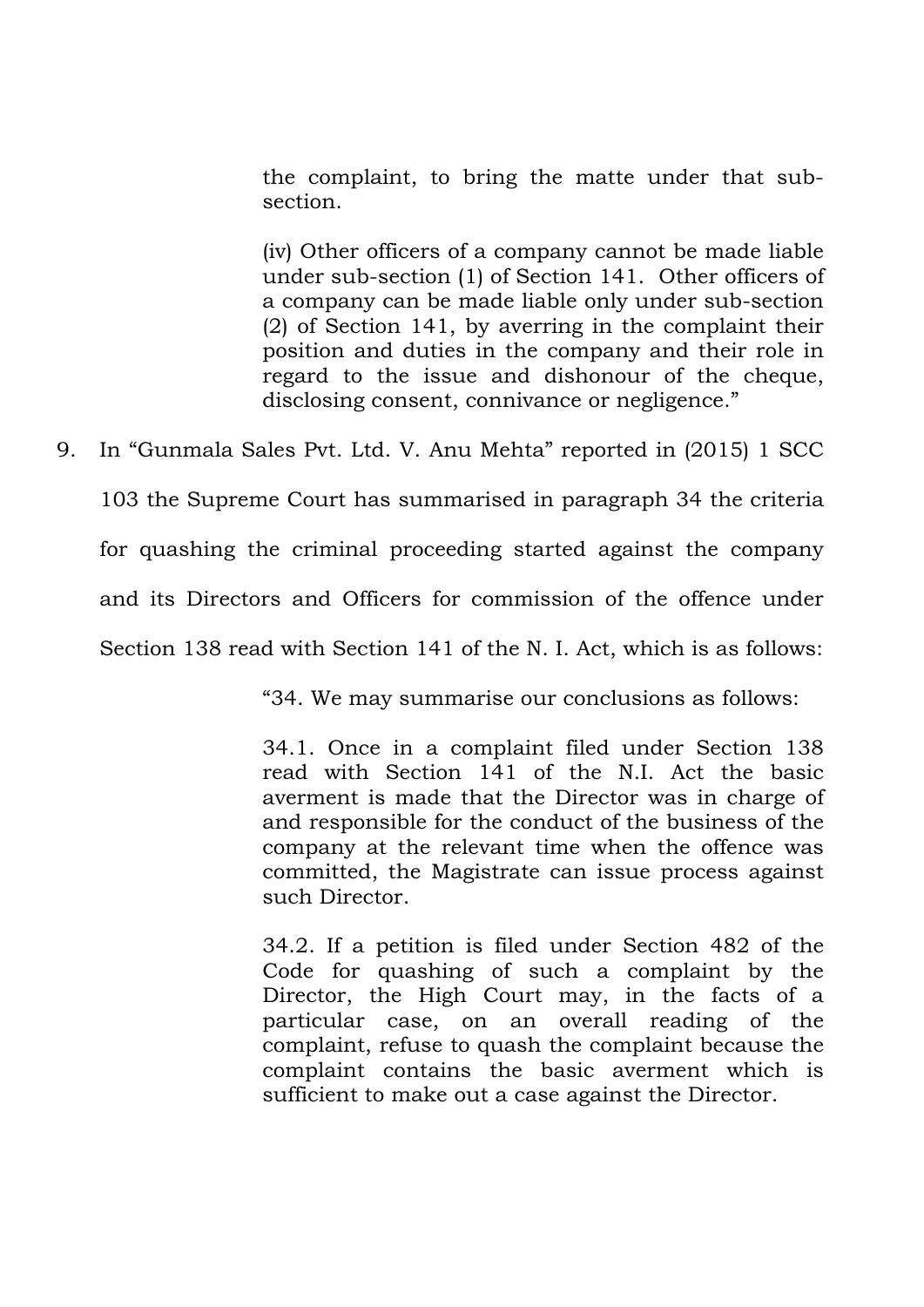34.3. In the facts of a given case, on an overall reading of the complaint, the High Court may, despite the presence of the basic averment, quash the complaint because of the absence of more particulars about the role of the Director in the complaint. It may do so having come across some unimpeachable, incontrovertible evidence which is beyond suspicion or doubt or totally acceptable circumstances which may clearly indicate that the Director could not have been concerned with the issuance of cheques and asking him to stand the trial would be abuse of process of court. Despite the presence of basic averment, it may come to a conclusion that no case is made out against the Director. Take for instance a case of a Director suffering from a terminal illness who was bedridden at the relevant time or a Director who had resigned long before issuance of cheques. In such cases, if the High Court is convinced that prosecuting such a Director is merely an arm-twisting tactics, the High Court may quash the proceedings. It bears repetition to state that to establish such case unimpeachable, incontrovertible evidence which is beyond suspicion or doubt or some totally acceptable circumstances will have to be brought to the notice of the High Court. Such cases may be few and far between but the possibility of such a case being there cannot be ruled out. In the absence of such evidence or circumstances, complaint cannot be quashed.

34.4. No restriction can be placed on the High Court's powers under Section 482 of the Code. The High Court always uses and must use this power sparingly and with great circumspection to prevent inter alia the abuse of the process of the court. There are no fixed formulae to be followed by the High Court in this regard and the exercise of this power depends upon the facts and circumstances of each case. The High Court at that stage does not conduct a mini trial or roving inquiry, but nothing prevents it from taking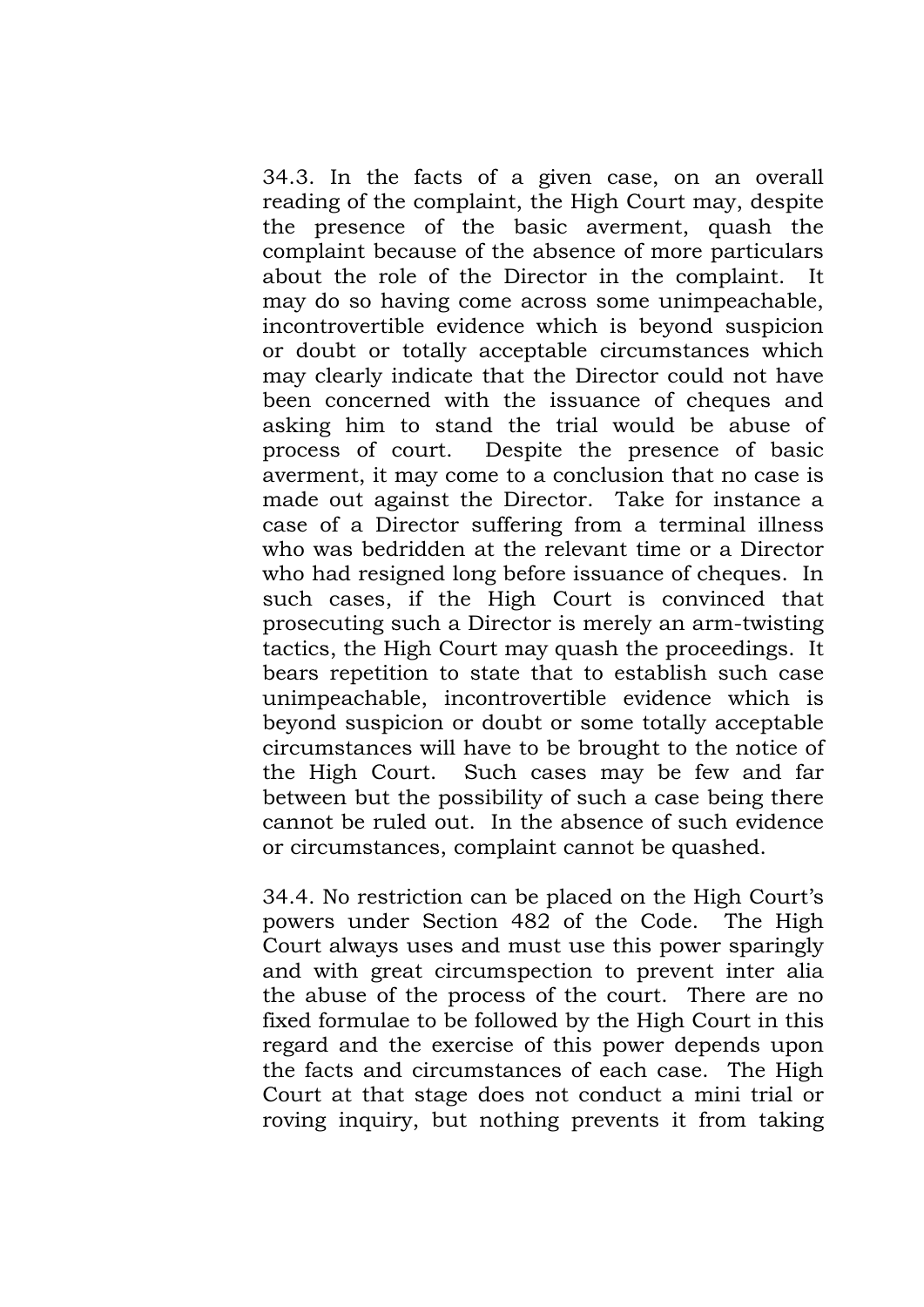unimpeachable evidence or totally acceptable circumstances into account which may lead it to conclude that no trial is necessary qua a particular Director."

10. With the above proposition of law laid down by the Apex Court, I have to consider what should be the specific averments in the petition of complaint against the petitioner for issuance of process to face the charge under Section 138 read with Section 141 of the N. I. Act. Admittedly, the petitioner is the company secretary of the accused company. It is true that the term "company secretary" was not defined in the Companies Act, 1956. However, Section 2(45) of the Companies Act, 1956 lays down that "secretary" means a Company Secretary within the meaning of clause (c) of sub-section (1) of Section 2 of the Company Secretaries Act, 1980, and includes any other individual possessing the prescribed qualifications and appointed to perform the duties which may be performed by a secretary under this Act and any other ministerial or administrative duties. Similarly, Section 2(24) of the Companies Act, 2013 lays down that "company secretary" or "secretary" means a company secretary as defined in clause (c) of sub-section (1) of Section 2 of the Company Secretaries Act, 1980 who is appointed by a company to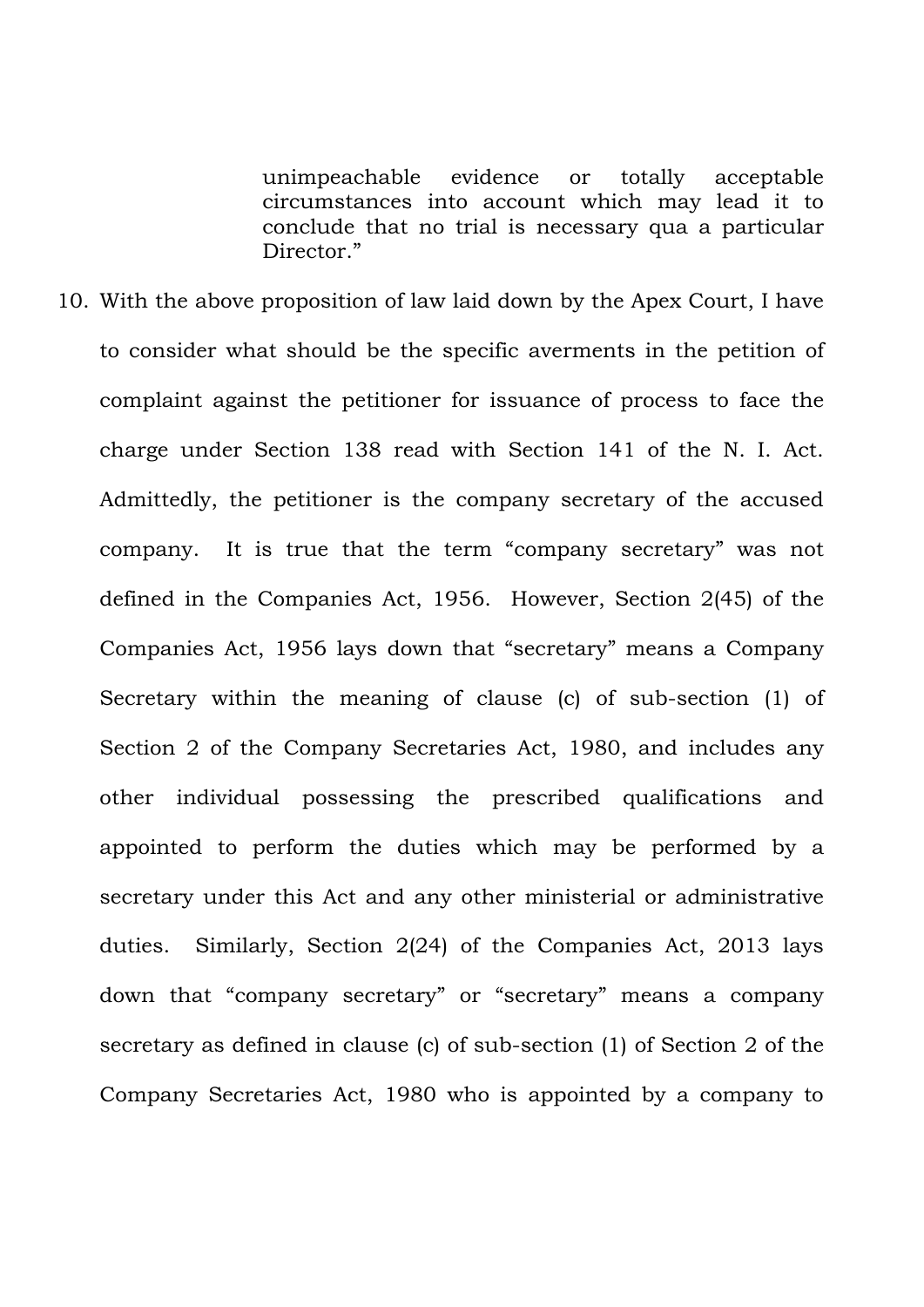perform the functions of a company secretary under this Act. The term "company secretary" and the term "secretary" have the same meaning under the Companies Act, 2013. The Companies Act, 1956 also defined "secretary" as "company secretary" under Section 2(45) of the said Act. Since there is no difference in the meaning of "secretary" and "company secretary" in the Companies Act, 1956 and the Companies Act, 2013, I am of the view that "company secretary" appointed by the company will fall within the category of "secretary" appearing in Section 141(2) of the N. I. Act. It is immaterial what duty is performed by the company secretary or what role is played by the company secretary in a particular company for the purpose of impleading the company secretary as accused for facing vicarious liability of the company for commission of the offence under Section 138 of the N. I. Act.

11. The proposition of law laid down in "S.M.S. Pharmaceuticals Ltd." (supra) is that the managing director or joint managing director of the company and the person who signed the cheque on behalf of the company will be liable under Section 141 of the N. I. Act, but specific averments must be made in the petition of complaint to prosecute the Director of the company to the effect that he was in charge of and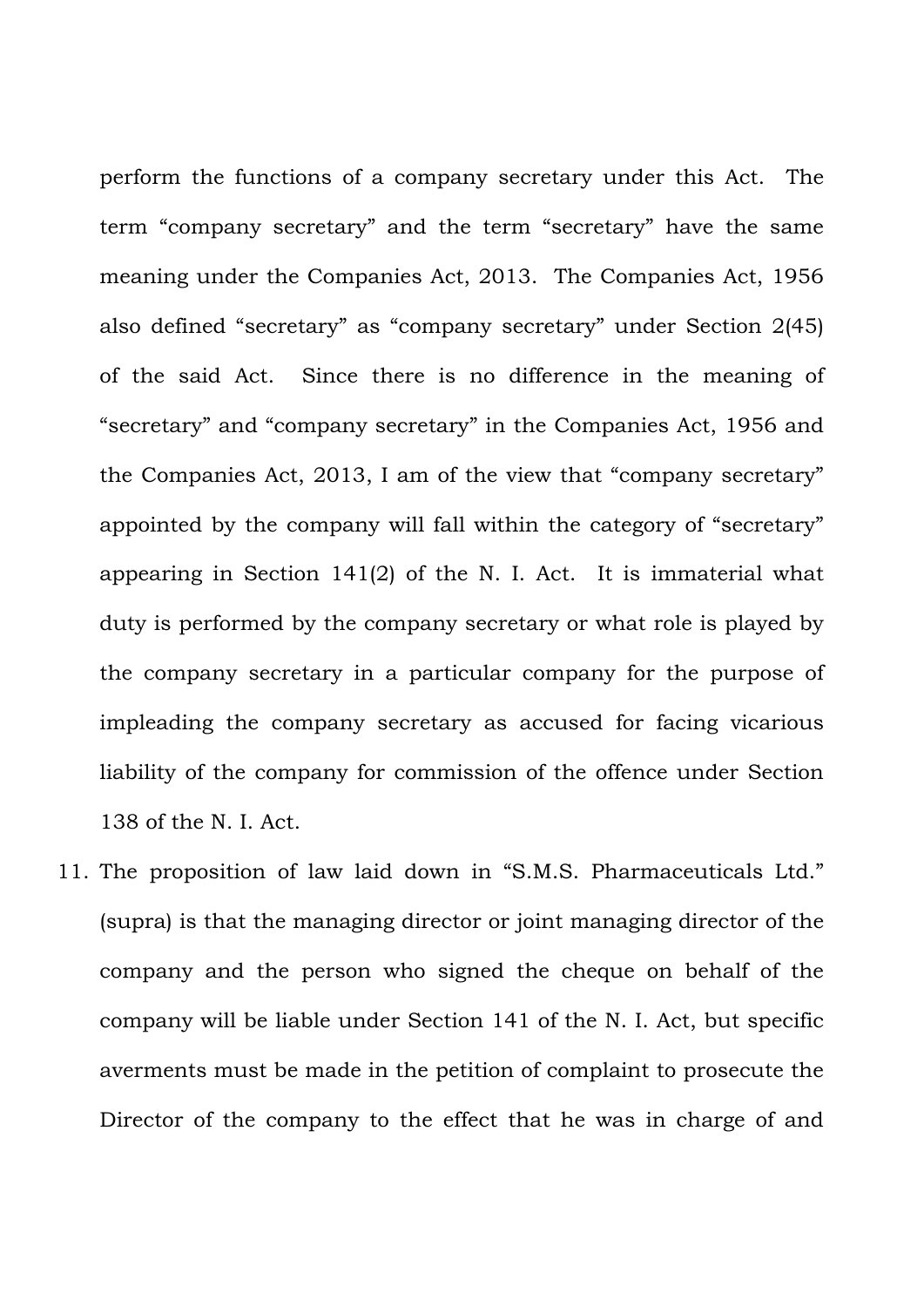responsible to the company for conduct of the business in order to make him liable under Section 141 of the N. I. Act. The law laid down in "K. K. Ahuja" (supra) is that the Director of the company or an Officer of the company who signed the cheque on behalf of the company can be prosecuted under Section 141(2) of the N. I. Act without making specific averments in the complaint that he was in charge of and was responsible for the conduct of the business of the company or that there was consent, connivance or negligence on the part of the said Director or Officer of the company. It is made clear in "K. K. Ahuja" (supra) that in order to prosecute the director, secretary or manager or a person referred to in clause (e) and (f) of Section 5 of the Companies Act it is sufficient if an averment is made in the petition of complaint that he was in charge of and was responsible to the company for the conduct of the business of the company to bring the case within the ambit of Section 141(1) of the N. I. Act. It is also held in "K. K. Ahuja" (supra) that any of the above persons including the secretary or company secretary of the company can also be made liable under Section 141(2) of the N. I. Act by making necessary averments in the petition of complaint with regard to the consent or connivance or negligence of the said secretary or company secretary.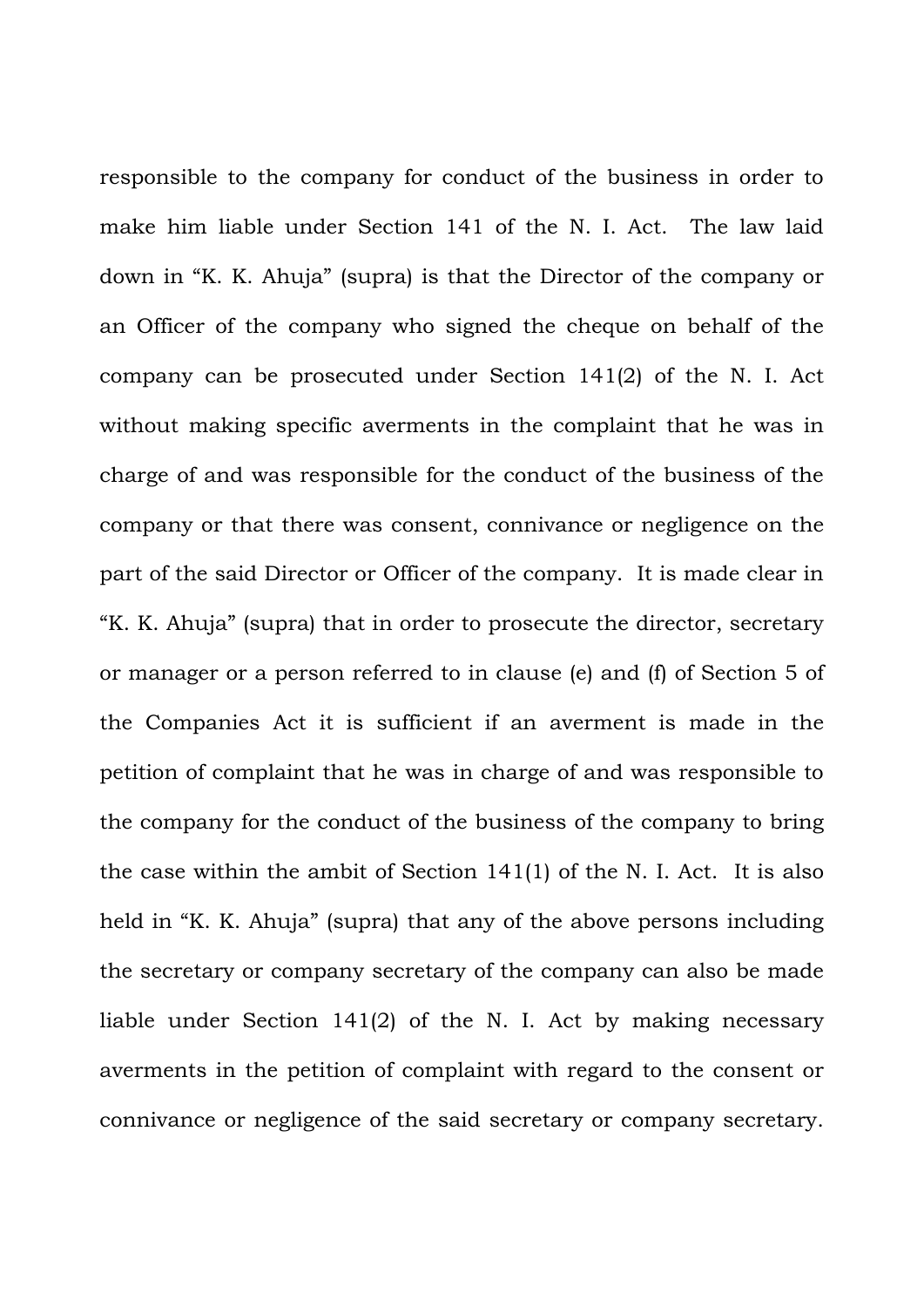In the instant case, there is specific averment in the petition of complaint that the present petitioner being the accused no.4 was in charge of and responsible for the day-to-day business of the company and she enjoyed the overall control over the regular affairs of the company during all material time and that she jointly and severally transacted with the opposite party no.2 on behalf of the accused company. So, the averments made in the petition of complaint are sufficient for issuance of process against the petitioner in her capacity as Company Secretary of the accused company for facing the charge under Section 138 read with Section 141 of the N. I. Act.

- 12. Now, I would like to deal with other authorities cited from the Bar in support of the contentions made by Learned Counsel representing both the parties. In "Udai Shankar Awasthi V. State of U.P." reported in (2013) 2 SCC 435 the Supreme Court has held in paragraph 43 that approaching the Court at a belated stage for a rightful cause, or even for the violation of the fundamental rights, has always been considered as a good ground for its rejection at the threshold.
- 13. In "Amar Chand Agarwalla V. Shanti Bose" reported in (1973) 4 SCC 10 the Supreme Court has laid down that when the trial court has framed charge against the accused person and the major part of the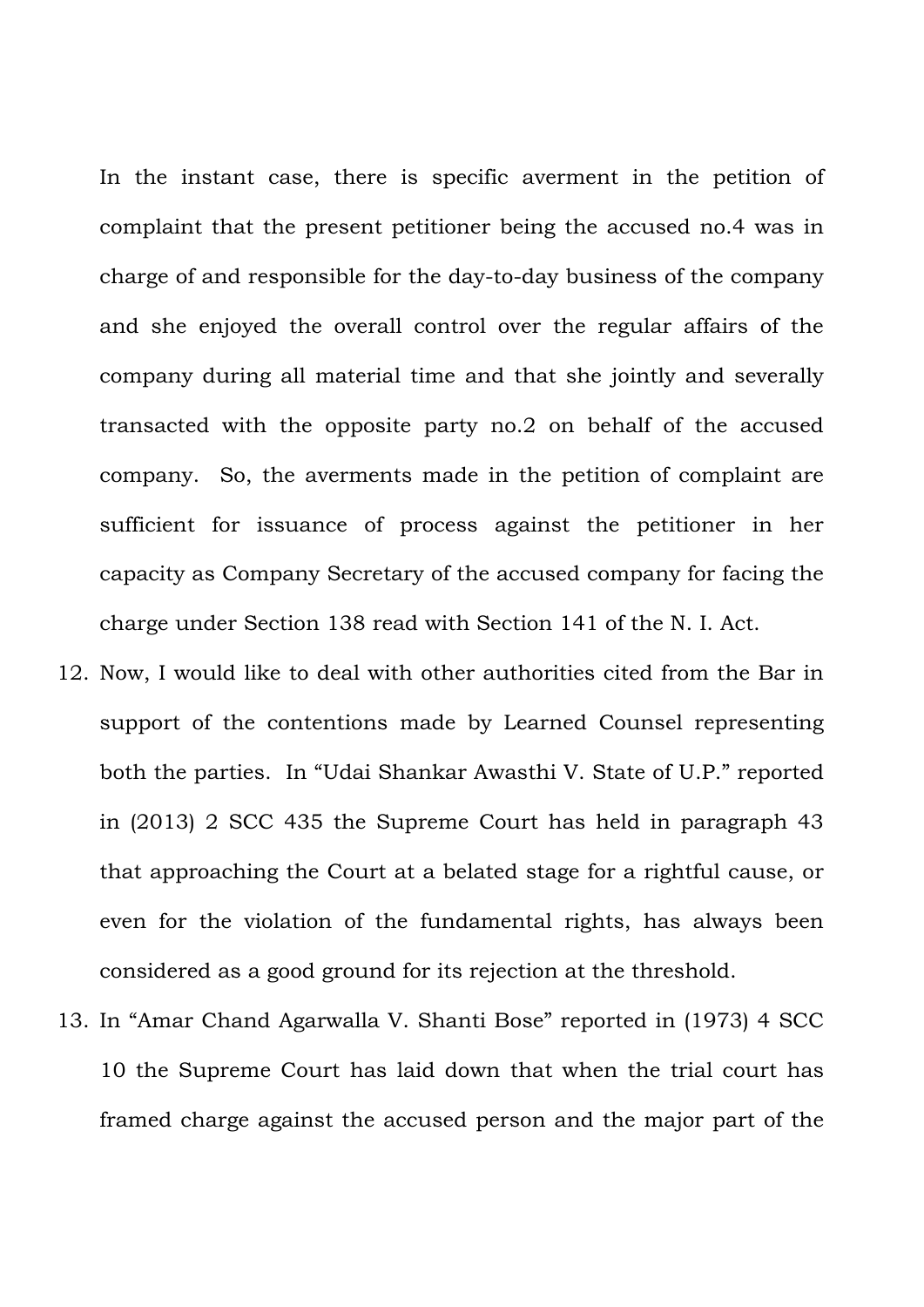evidence of the prosecution is recorded by the trial court, the High Court should not interfere with the proceedings of the trial court on appraisal of evidence for quashing the said proceedings by invoking inherent power under Section 482 of the Code of Criminal Procedure.

- 14. In "Krishna Dwivedi V. Surender Kumar" reported in 2007(4) JCC 3083 it is held by Learned Single Judge of the Delhi High Court that in the absence of any explanation for the delay of more than two years in challenging the summoning order, the court would refuse to invoke the inherent power under Section 482 of the Code of Criminal Procedure for quashing the proceedings under Section 452/323/506/427/34 of the Indian Penal Code.
- 15. In "Kanoria Chemicals & Industries Ltd. V. State of Rajasthan" reported in 2004(3)RLW 1632 Learned Single Judge of the Rajasthan High Court declined to invoke the inherent power under Section 482 of the Code of Criminal Procedure to quash the criminal proceedings when the accused person approached the High Court after unexplained delay of more than three years of filing the case before the trial court.
- 16. In "Manoj Jalan V. State of West Bengal" reported in 2010(1)E Cr. N (Cal) 38 Learned Single Judge of our High Court held that the plea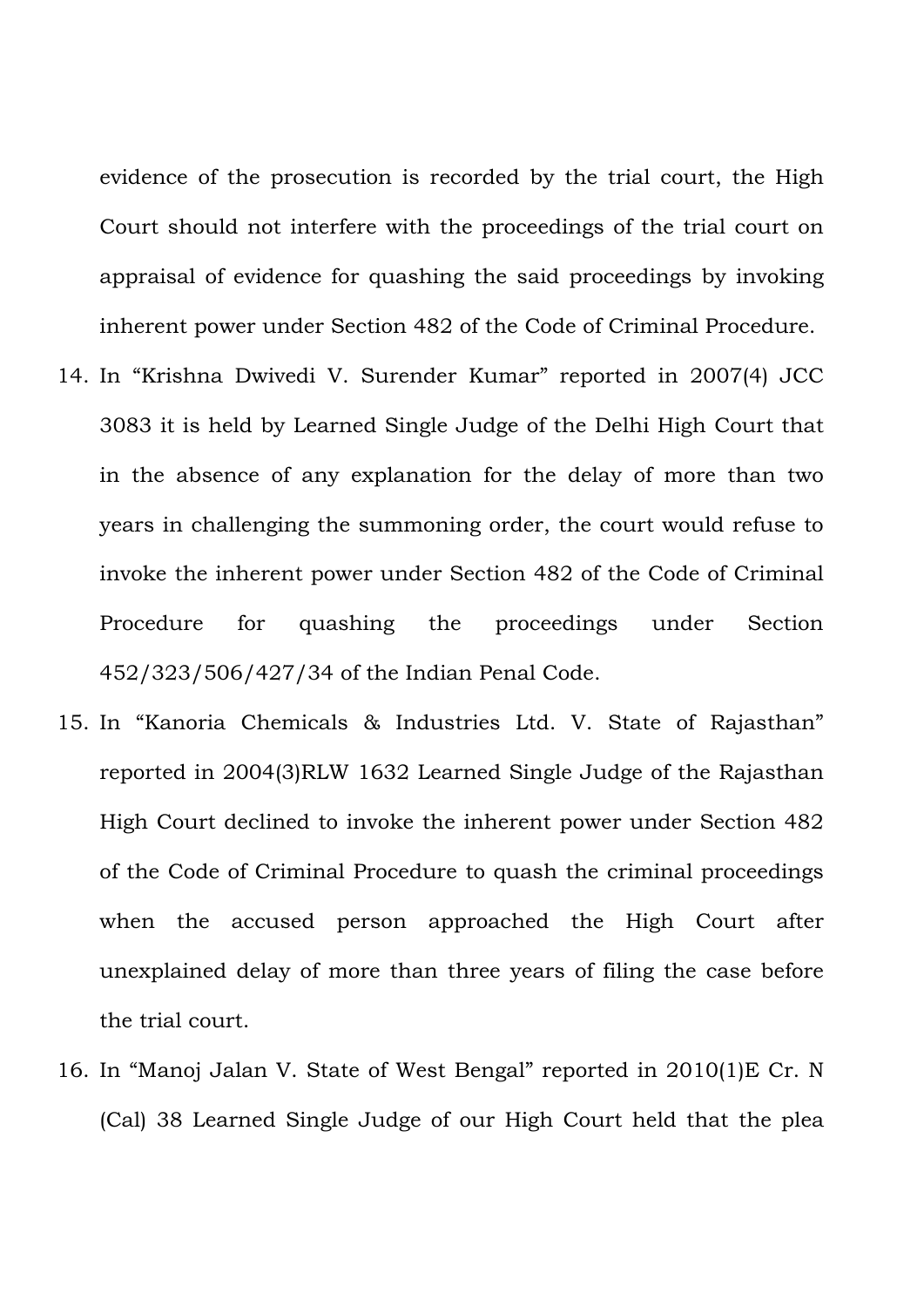raised by the accused Director of the company that he resigned from the post of Director by way of submitting Form 32 before the transaction of dishonour of the cheque is a matter for consideration by the trial court after recording of evidence and as such the High Court declined to exercise jurisdiction under Section 482 of the Code of Criminal Procedure. The facts of the reported case are clearly distinguishable from the facts of the present case where the question of resignation of the Director by way of submitting Form 32 is not an issue and as such this decision is not relevant for the purpose of this revision. In the unreported case of "Hanuman Mal Tater V. M/s Pilot Consultants Pvt. Ltd." (CRR No.2977 of 2012 decided on January 18, 2013) Learned Single Judge of this Court refused to quash the criminal proceeding under Section 482 of the Code of Criminal Procedure as the complainant made averments in the petition of complaint to the effect that the Director and Additional Director of the accused company were in charge of and/or responsible to the accused company for its day-to-day business and enjoyed the overall control when the offence was committed and personally made the transactions with the company of the complainant.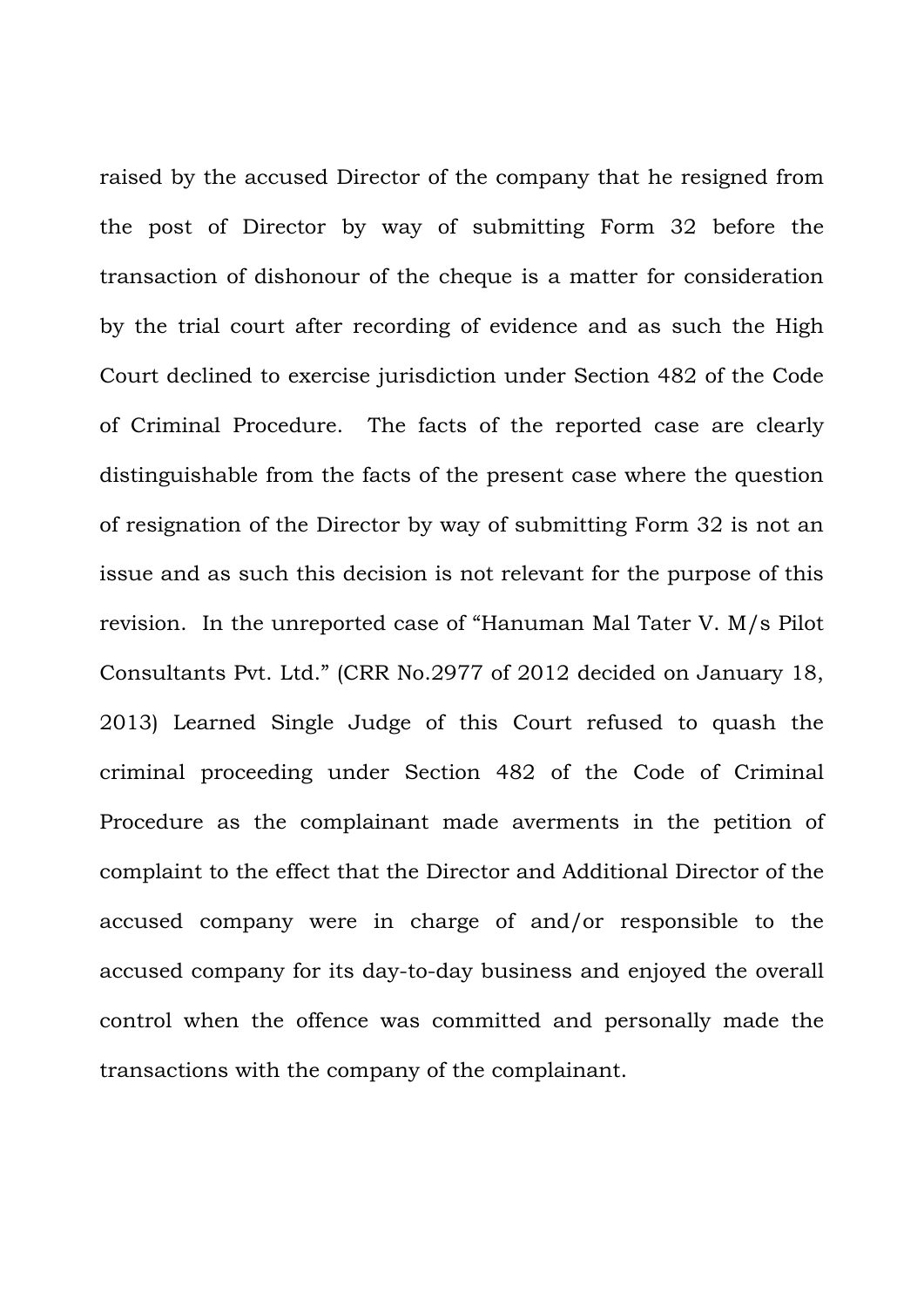17. I have already observed that the present petitioner and two Directors of the accused company were in charge of and responsible for the day-to-day business of the accused company and they also enjoyed the overall control of the regular affairs of the accused company during the transaction between the opposite party no.2 and the accused company. I have also observed that the petitioner being the company secretary of the accused company will fall within the category of persons enumerated in Section 141(1) of the N. I. Act for the purpose of facing charge under Section 138 of the N. I. Act. The materials on record do not suggest any unimpeachable and incontrovertible evidence that the petitioner as the company secretary of the accused company was not at all concerned with the issuance of cheque or the transaction of dishonour of the said cheque and nonpayment of money after receiving the notice under Section 138(b) of the N. I. Act and as such the question of quashing the criminal proceeding against the petitioner does not arise, particularly when the evidence of one prosecution witness has already been recorded by the trial court and the cross-examination of another prosecution witness is deferred at the instance of the accused persons including the petitioner. There is also inordinate delay of about four years to